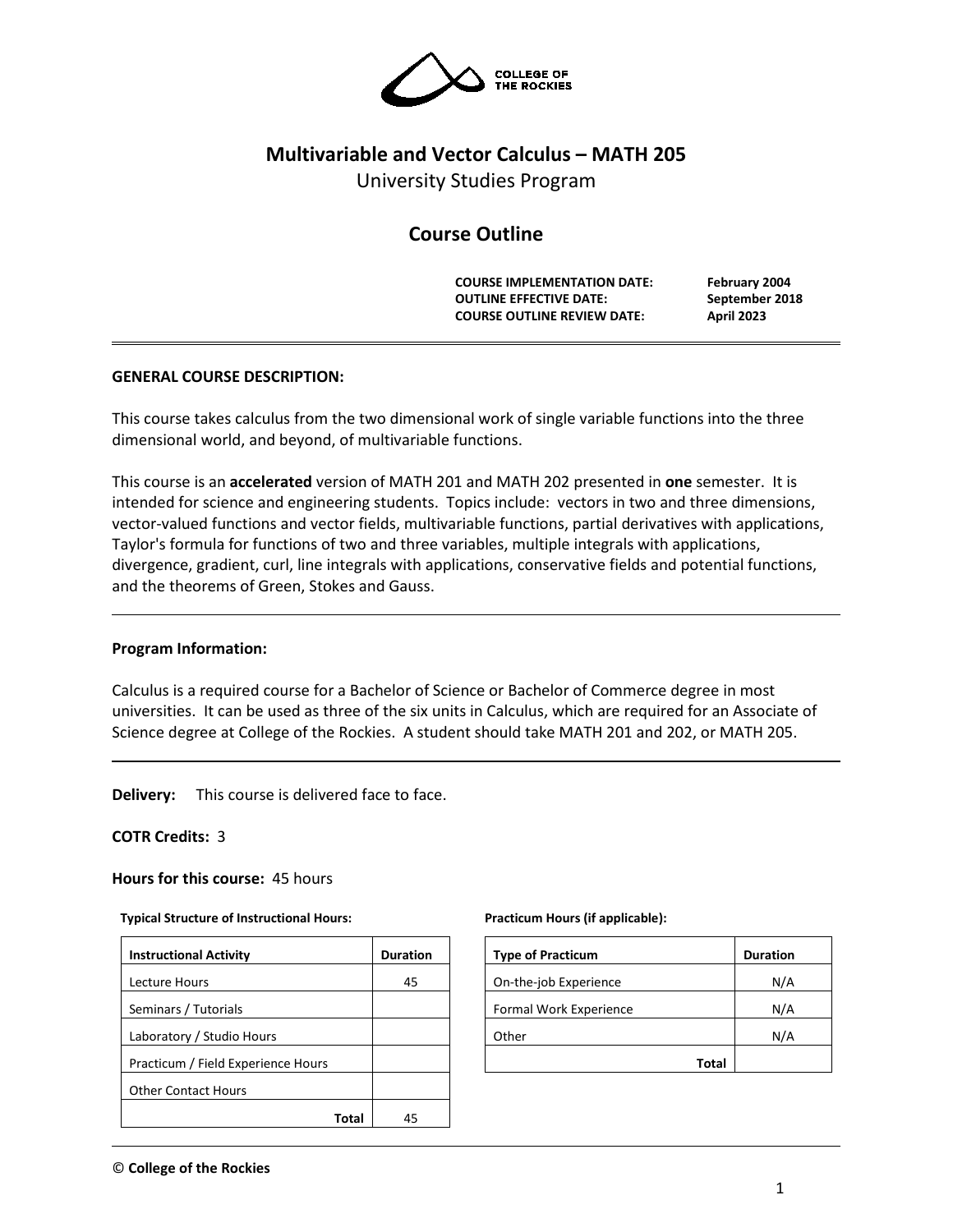Leslie Molnar, B.Sc., M.A.

Signature

#### **APPROVAL SIGNATURES:**

Department Head Erin Aasland Hall E-mail: [aaslandhall@cotr.bc.ca](mailto:aaslandhall@cotr.bc.ca) Dean of Business and University Studies Darrell Bethune E-mail: [bethune@cotr.bc.ca](mailto:bethune@cotr.bc.ca)

Department Head Signature

Dean Signature

EDCO

Valid from: September 2018 – April 2023

Education Council Approval Date

#### **COURSE PREREQUISITES AND TRANSFER CREDIT:**

**Prerequisites:** MATH 104. PHYS 104 is strongly recommended.

**Corequisites:** None

#### **Flexible Assessment (FA):**

Credit can be awarded for this course through FA  $\Box$  Yes  $\Box$  No

Learners may request formal recognition for flexible assessment at the College of the Rockies through one or more of the following processes: External Evaluation, Worksite Assessment, Demonstration, Standardized Test, Self-assessment, Interview, Products/Portfolio or Challenge Exam. Contact an Education Advisor for more information.

**Transfer Credit:** For transfer information within British Columbia, Alberta and other institutions, please visit [http://www.cotr.bc.ca/Transfer.](http://www.cotr.bc.ca/Transfer)

> Students should also contact an academic advisor at the institution where they want transfer credit.

**Prior Course Number:** N/A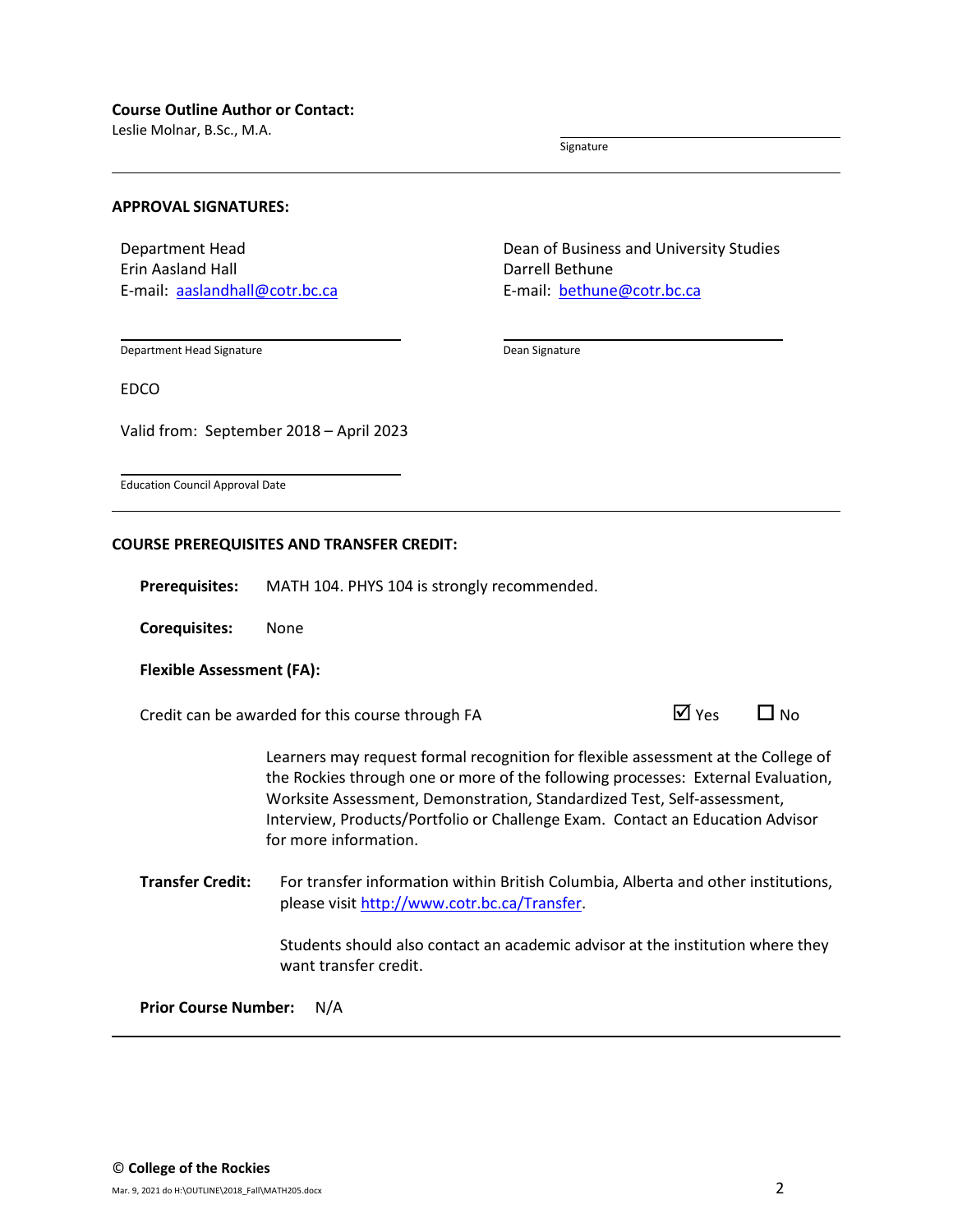# **Textbooks and Required Resources:**

Textbook selection varies by instructor and may change from year to year. At the Course Outline Effective Date the following textbooks were in use:

Hass, Joel R., Heil, Christopher E., Weir, Maurice D., *Thomas' Calculus, Early Transcendentals,*  14th Edition, Pearson Educator (2018)

*Please see the instructor's syllabus or check COTR's online text calculator <http://go.cotr.bc.ca/tuition/tCalc.asp> for a complete list of the currently required textbooks.*

# **LEARNING OUTCOMES:**

Upon the successful completion of this course, students will be able to

- handle vectors fluently in solving problems involving the geometry of lines, curves, plans, and surfaces in space; visualize, sketch, identify, and find intersections of various three dimensional figures including lines, planes, cylinders and quadric surfaces;
- calculate arc length, curvature and torsion; find the TNB Frenet frame of the curve (TNB = tangent, normal, and binormal);
- calculate partial derivatives for functions of several variable; calculate gradients and directional derivatives;
- solve applied optimization problems both without and with constraints; use Lagrange multipliers;
- calculate double and triple integrals in Cartesian polar, cylindrical and spherical coordinates; switch between the various coordinate systems; use the Jacobian to make general substitutions in double and triple integrals;
- calculate line integrals; work; circulation;
- identify conservative fields and construct potential functions for them;
- calculate surface integrals; flux; and
- use the theorems of Green, Stokes and Gauss to calculate integrals.

This course should help students

- use written and oral communication skills effectively, employing methods appropriate to message and context.
- think clearly and critically, fusing experience, knowledge and reasoning into considered judgment.
- identify, interpret, and solve problems, effectively implementing and evaluating proposed strategies.

## **COURSE TOPICS:**

Vectors and the Geometry of Space

- Three dimensional Coordinate Systems
- Vectors
- Dot and Cross Products
- Lines and planes in Space
- Cylinders and Quadric Surfaces

#### © **College of the Rockies**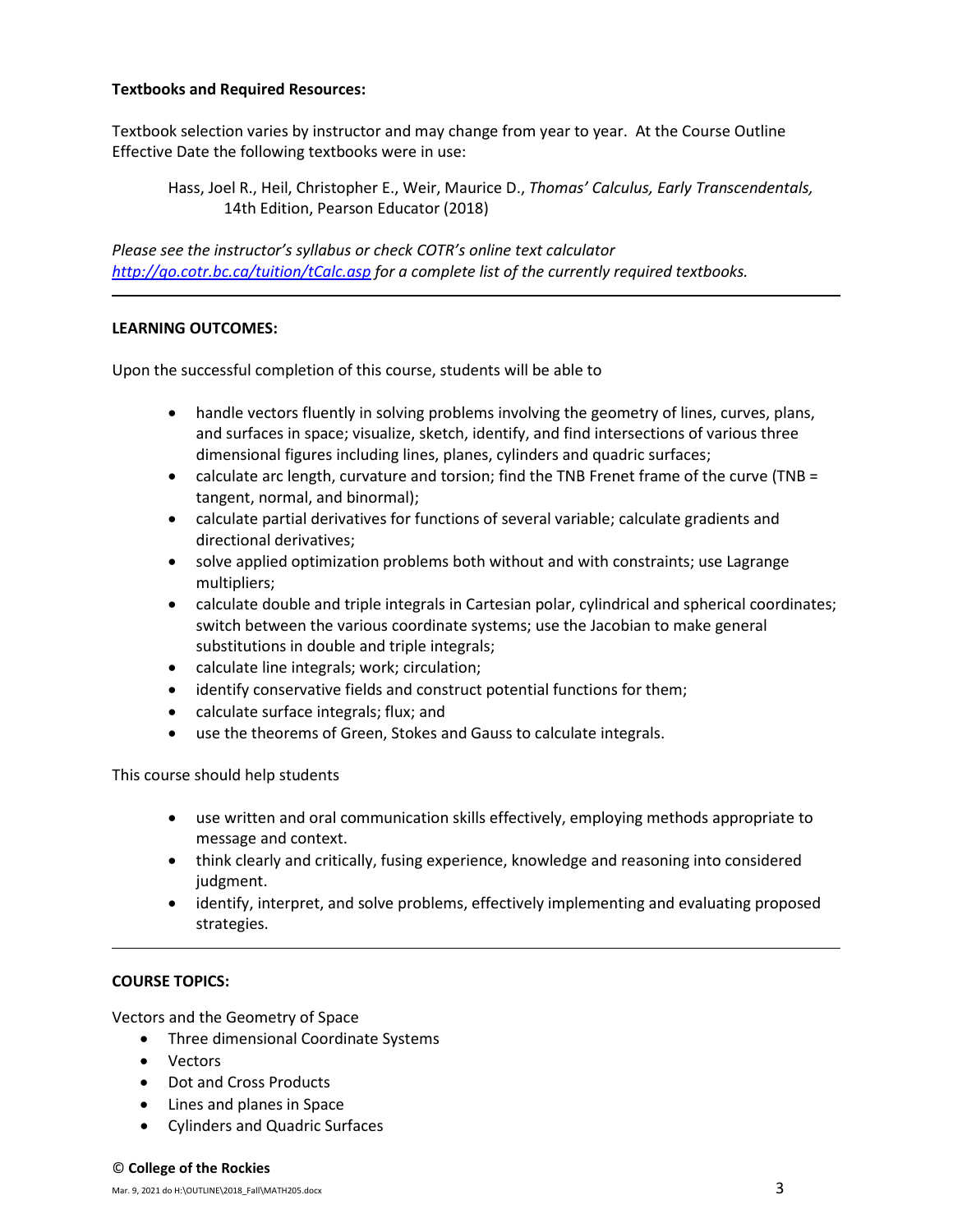Vector-Valued Functions and Motions in Space

- Curves in space and their tangents
- Integrals of vector functions
- Projectile Motion
- Arc Length in Space
- Curvature and Normal Vectors of a Curve
- Tangential and Normal Components of Acceleration
- Velocity and Acceleration in Polar Coordinates

# Partial Derivatives

- Functions of higher variables
- Limits and Continuity in Higher Variables
- Partial derivatives and the chair rule
- Directional derivatives and gradient vectors
- Tangent planes and differentials
- Extreme values, saddles points, and Lagrange multipliers
- Taylors formula
- Partial derivatives with constrained variables

# Multiple Integrals

- Double and iterated integrals over rectangles, general regions and in polar forms
- Area by double integration
- Triple integrals in rectangular, cylindrical, and spherical coordinates
- Moments, and Centers of Mass
- Substitutions in multiple integrals

Integrals and Vector Fields

- Line Integrals
- Work, Circulation, and Flux
- Path independence, conservation fields, and potential functions
- Green's Theorem in the Plane
- Surfaces and Areas
- Surface Integrals
- Stokes' Theorem
- The Divergence Theorem and a Unified Theory

*See instructor's syllabus for the detailed outline of weekly readings, activities and assignments.* 

## **EVALUATION AND ASSESSMENT (Face to Face Delivery):**

| <b>Assignments</b>          | % Of Total Grade |  |  |
|-----------------------------|------------------|--|--|
| Assignments                 | 20%              |  |  |
| Midterm Tests – Best 2 of 3 | 30%              |  |  |
| <b>Final Exam</b>           | 50%              |  |  |
| <b>Total</b>                | 100%             |  |  |

*Please see the instructor's syllabus for specific classroom policies related to this course, such as details of evaluation, penalties for late assignments, and use of electronic aids.*

#### © **College of the Rockies**

Mar. 9, 2021 do H:\OUTLINE\2018\_Fall\MATH205.docx  $4$